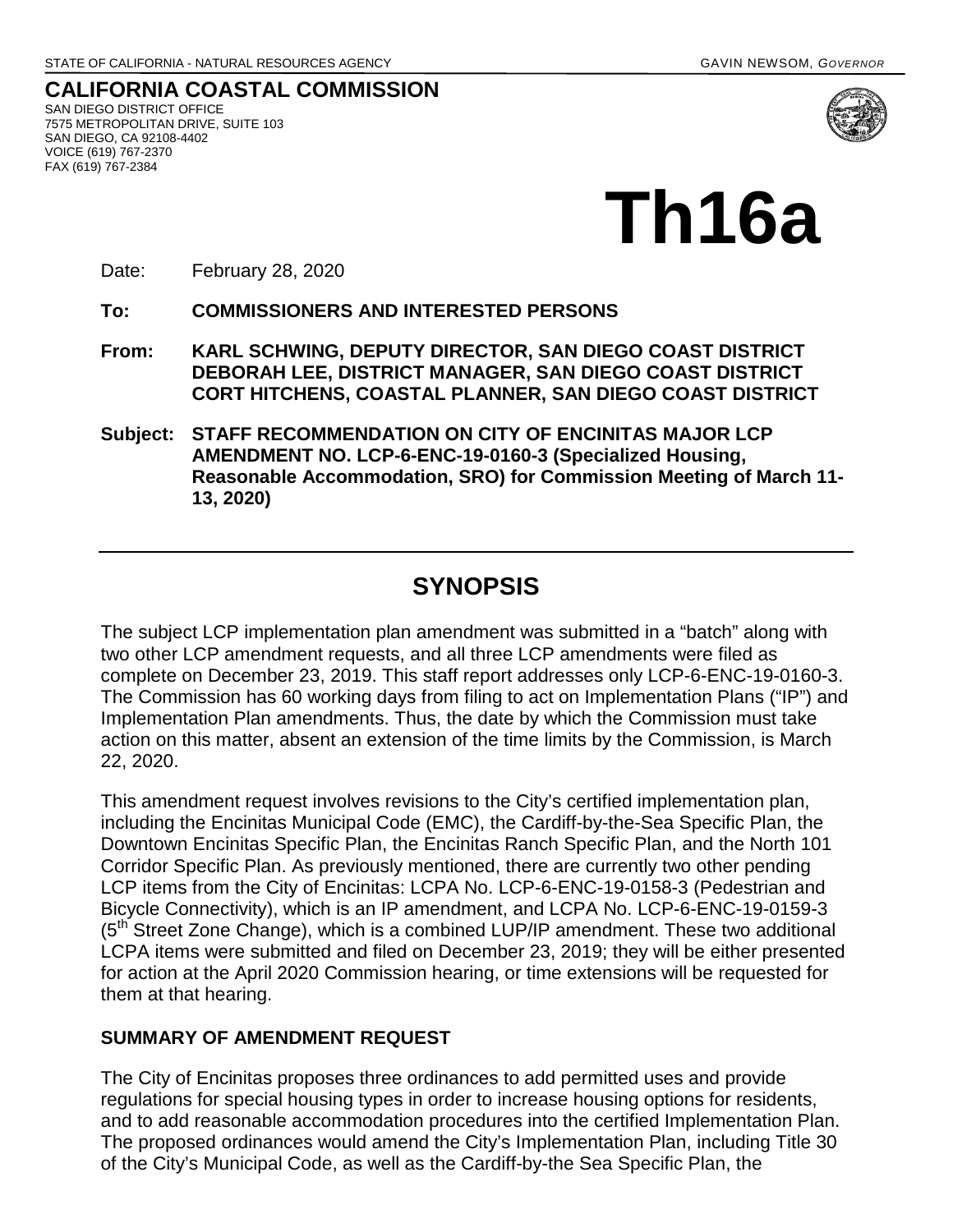Downtown Encinitas Specific Plan, the Encinitas Ranch Specific Plan, and the North 101 Corridor Specific Plan.

The amendment allows for transitional, supportive, and qualified employee housing, as well as single room occupancy housing in order to provide a wider range of housing than currently exists within the City. Qualified employee housing provides accommodations for agricultural employees but such housing must be for permitted agricultural uses; and, at such time that the agricultural use ceases, the employee housing must be converted to another permitted use in the applicable zone. The proposed amendment consists of text changes only, and is intended to reflect changes in state law and to replace local municipal code definitions with State and federal definitions.

California law establishes the requirements for the Housing Element of the City's General Plan and requires that cities' housing elements be updated periodically. A primary goal of the State is ensuring that every resident has a decent home and a suitable living environment. Municipalities must amend their zoning codes to define, permit, and provide accommodations for special housing types, including employee housing (especially for agricultural employees), supportive housing, transitional housing, and single-room occupancy units; and to address and remove constraints to the maintenance, improvement, and development of housing for persons with disabilities. While the City approved its 2019 Housing Element Update in March of 2019, the proposed ordinances were not submitted at that time and are now proposed to be incorporated into the LCP. At its June 2019 meeting, the Coastal Commission approved, with one suggested modification, the City's Housing Element Update as LCP Amendment No. LCP-6-ENC-19- 0014-1 (Housing Element Update 2013-2021). In August of 2019, the Encinitas City Council acknowledged and accepted the Commission's suggested modification.

#### **SUMMARY OF STAFF RECOMMENDATION**

Staff is recommending approval of the proposed LCP amendment as submitted. The Commission may reject IP amendments only if the amendment would be inconsistent with the certified Land Use Plan (LUP) or render the IP inadequate to carry out the LUP. The proposed IP amendment is consistent with the goals and policies of the LUP. As detailed in the findings below, the LUP encourages the construction of new housing units that offer a wide range of housing types to ensure that an adequate supply is available to meet existing and future needs. Such housing opportunities are also expected to support the continued viability of agricultural operations.

Additionally, no changes to the City's resource protection measures such as habitat buffers, blufftop setbacks, or grading restrictions on steep slopes are proposed or modified with the subject amendment, so while new housing options and regulations may be permitted, such changes will not result in any reduction of environmental safeguards. The City also proposes to add reasonable accommodation procedures into the LCP to provide for a wider range of housing options for persons with disabilities. The LCP amendments for reasonable accommodations provide some relief of the residential development standards, such as reduced front yard setbacks, as a reasonable accommodation. However, requested accommodations would not allow a fundamental alteration in the nature of the City's land use and zoning and building regulations, policies, practices, and procedures, or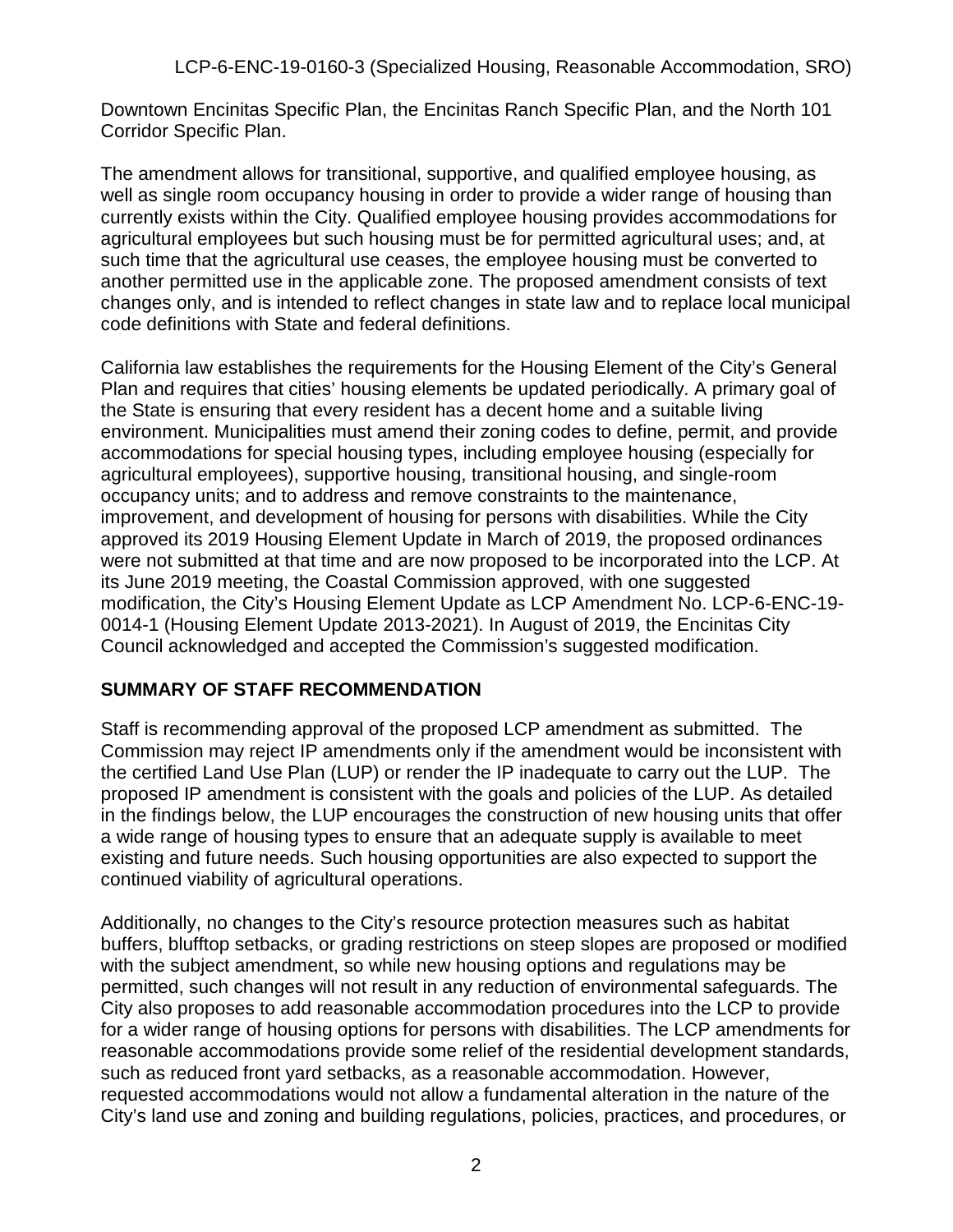the City's local coastal program. Thus, the proposed IP amendment is found to be consistent with the certified LUP.

#### **ADDITIONAL INFORMATION**

The appropriate resolutions and motions begin on Page 5. The findings for approval of the Implementation Plan Amendment as submitted begin on Page 6.

Further information on the City of Encinitas LCP Amendment No. LCP-6-ENC-19-0160-3 (Specialized Housing, Reasonable Accommodation, SRO) may be obtained from **Cort Hitchens**, Coastal Planner, at (619) 767-2370.

#### **EXHIBITS**

Exhibit 1 – [Ordinance 2019-14](https://documents.coastal.ca.gov/reports/2020/3/th16a/th16a-3-2020-exhibits.pdf)

- Exhibit 2 [Ordinance 2019-15](https://documents.coastal.ca.gov/reports/2020/3/th16a/th16a-3-2020-exhibits.pdf)
- Exhibit 3 – [Ordinance 2019-16](https://documents.coastal.ca.gov/reports/2020/3/th16a/th16a-3-2020-exhibits.pdf)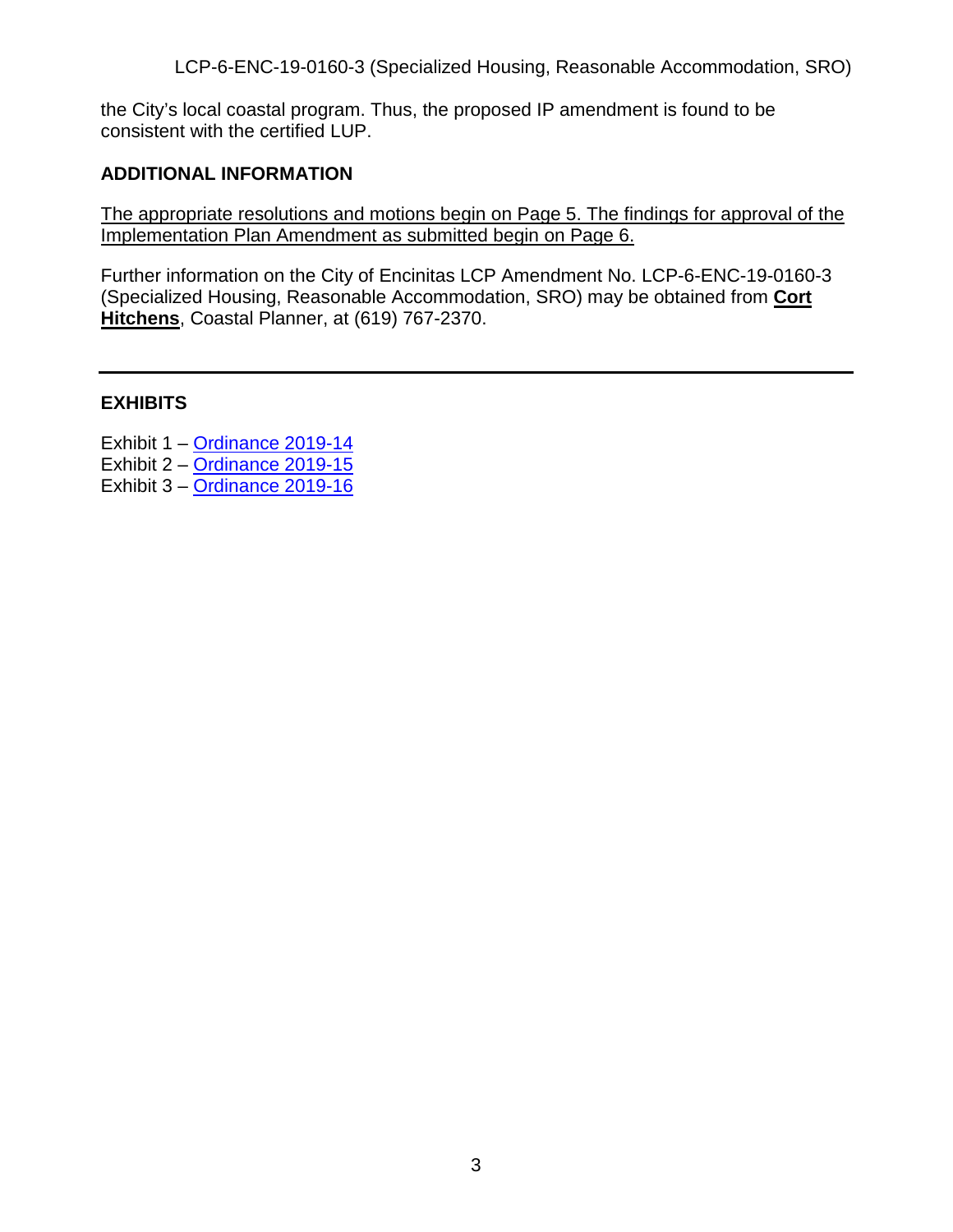# **TABLE OF CONTENTS**

|    | $A_{-}$                                                    |  |
|----|------------------------------------------------------------|--|
|    | B.                                                         |  |
|    |                                                            |  |
| Н. |                                                            |  |
|    | <b>III. FINDINGS FOR APPROVAL OF THE CITY OF ENCINITAS</b> |  |
|    | <b>IMPLEMENTATION PLAN AMENDMENT, AS SUBMITTED 6</b>       |  |
|    | $A_{-}$                                                    |  |
|    |                                                            |  |
|    | IV. CONSISTENCY WITH THE CALIFORNIA ENVIRONMENTAL QUALITY  |  |
|    |                                                            |  |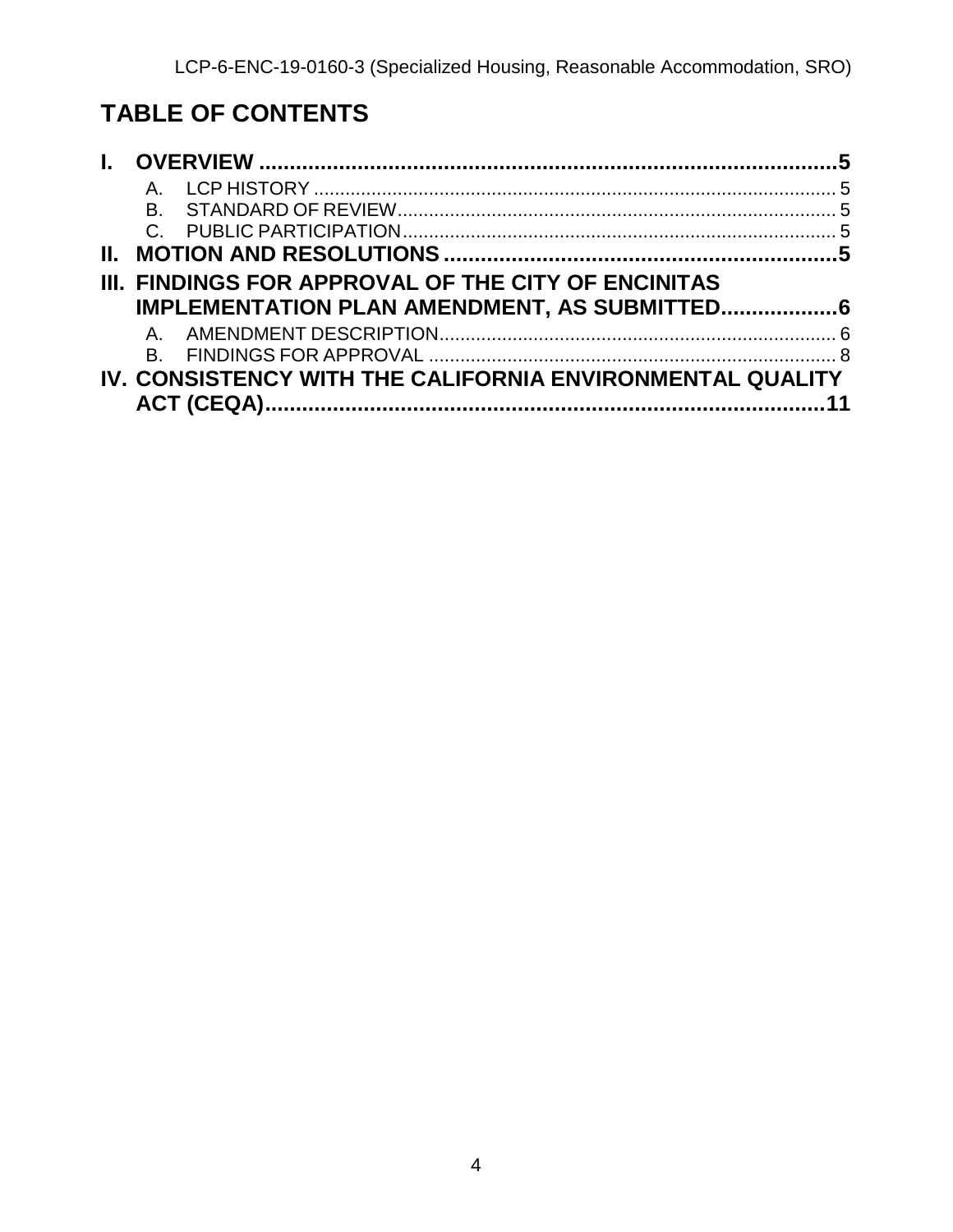# <span id="page-4-0"></span>**I. OVERVIEW**

# <span id="page-4-1"></span>**A. LCP HISTORY**

On November 17, 1994, the Commission approved, with suggested modifications, the City of Encinitas' LCP (both LUP and implementing ordinances). The City accepted the suggested modifications; and, on May 15, 1995, began issuing CDPs for those areas of the City within the Coastal Zone. The Commission has certified many amendments to the City's LCP since 1995.

# <span id="page-4-2"></span>**B. STANDARD OF REVIEW**

Pursuant to Section 30513 of the Coastal Act, the Commission may only reject zoning ordinances or other implementing actions, as well as their amendments, on the grounds that they do not conform with, or are inadequate to carry out, the provisions of the certified land use plan. The Commission shall take action by a majority vote of the Commissioners present.

# <span id="page-4-3"></span>**C. PUBLIC PARTICIPATION**

Section 30503 of the Coastal Act requires local governments to provide the public with the maximum amount of opportunities to participate in the development of the LCP amendment prior to submittal to the Commission for review. The City has held Planning Commission and City Council meetings with regard to the subject amendment request. All of those local hearings were duly noticed to the public. Notice of the subject amendment has been distributed to all known interested parties.

# <span id="page-4-4"></span>**II. MOTION AND RESOLUTIONS**

Following a public hearing, staff recommends the Commission adopt the following resolutions and findings. The appropriate motion to introduce the resolution and a staff recommendation are provided just prior to each resolution.

## **MOTION:**

I move that the Commission reject the Implementation Program Amendment for the City of Encinitas Implementation Program Amendment No. LCP-6-ENC-19-0160-3 as submitted.

## **STAFF RECOMMENDATION OF CERTIFICATION AS SUBMITTED:**

Staff recommends a **NO** vote. Failure of this motion will result in certification of the Implementation Program Amendment as submitted and the adoption of the following resolution and findings. The motion passes only by an affirmative vote of a majority of the Commissioners present.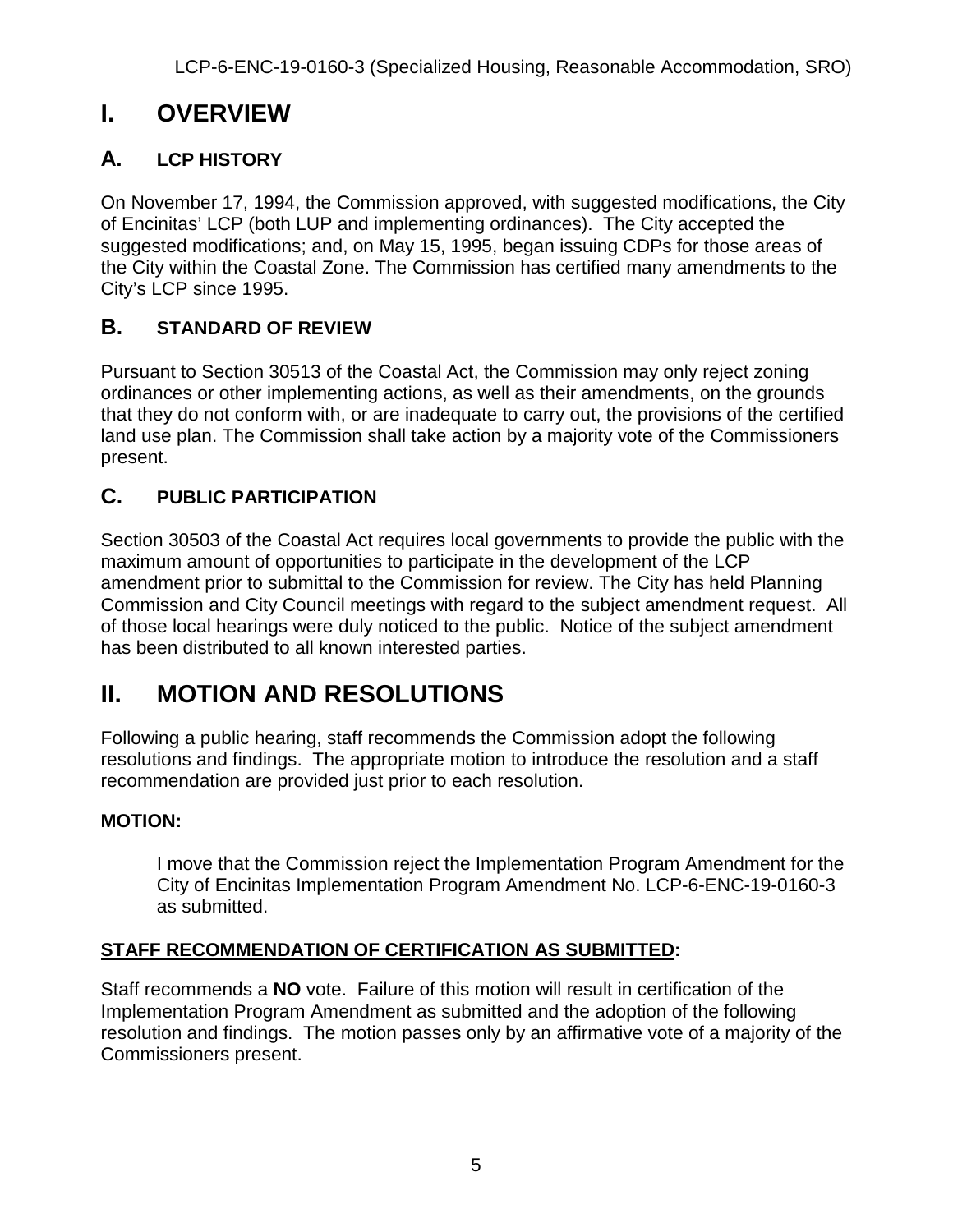#### **RESOLUTION TO CERTIFY IMPLEMENTATION PROGRAM AMENDMENT AS SUBMITTED:**

The Commission hereby certifies the Implementation Program Amendment for the City of Encinitas as submitted and adopts the findings set forth below on grounds that the Implementation Program Amendment conforms with, and is adequate to carry out the provisions of the Land Use Plan, and certification of the Implementation Program Amendment will meet the requirements of the California Environmental Quality Act, because either 1) feasible mitigation measures and/or alternatives have been incorporated to substantially lessen any significant adverse effects of the Implementation Program Amendment on the environment, or 2) there are no further feasible alternatives or mitigation measures that would substantially lessen any significant adverse impacts on the environment that will result from certification of the Implementation Program.

# <span id="page-5-0"></span>**III. FINDINGS FOR APPROVAL OF THE CITY OF ENCINITAS IMPLEMENTATION PLAN AMENDMENT, AS SUBMITTED**

## <span id="page-5-1"></span>**A. AMENDMENT DESCRIPTION**

The City of Encinitas has submitted the subject IP Amendment, containing three ordinances to make text changes in order to provide accommodations for special housing types to increase housing options for residents, and for State and federal fair housing law consistency. The proposed ordinances would amend the City's Implementation Plan, including Title 30 of the City's Municipal Code, the Cardiff-by-the Sea Specific Plan, the Downtown Encinitas Specific Plan, the Encinitas Ranch Specific Plan, and the North 101 Corridor Specific Plan.

California law establishes the requirements for the Housing Element of the City's General Plan. A primary goal of the State is ensuring that every resident has a decent home and a suitable living environment, and this requires municipalities to amend their zoning codes to define, permit, and provide accommodations for special housing types, including employee housing (especially for agricultural employees), supportive housing, transitional housing, and single-room occupancy units; and to address and remove constraints to the maintenance, improvement, and development of housing for persons with disabilities. While the City approved its 2019 Housing Element Update in March of 2019, the proposed ordinances were not submitted at that time and are now proposed to be incorporated into the LCP. The proposed amendment consists of text changes only, and is intended to reflect changes in state law and to replace local municipal code definitions with State and federal definitions.

Ordinance 2019-14 [\(Exhibit 1\)](https://documents.coastal.ca.gov/reports/2020/3/th16a/th16a-3-2020-exhibits.pdf) is proposed to accommodate qualified employee housing, supportive housing, and transitional housing in compliance with state law. State law requires that supportive and transitional housing shall be considered a residential use of property and shall be subject only to those restrictions that apply to other residential dwellings of the same types in the same zone. (Gov. Code, § 65583(c)(3).) State law also requires that local jurisdictions identify actions to accommodate agricultural worker and employee housing, pursuant to the State's Employee Housing Act (EHA) (Health & Safety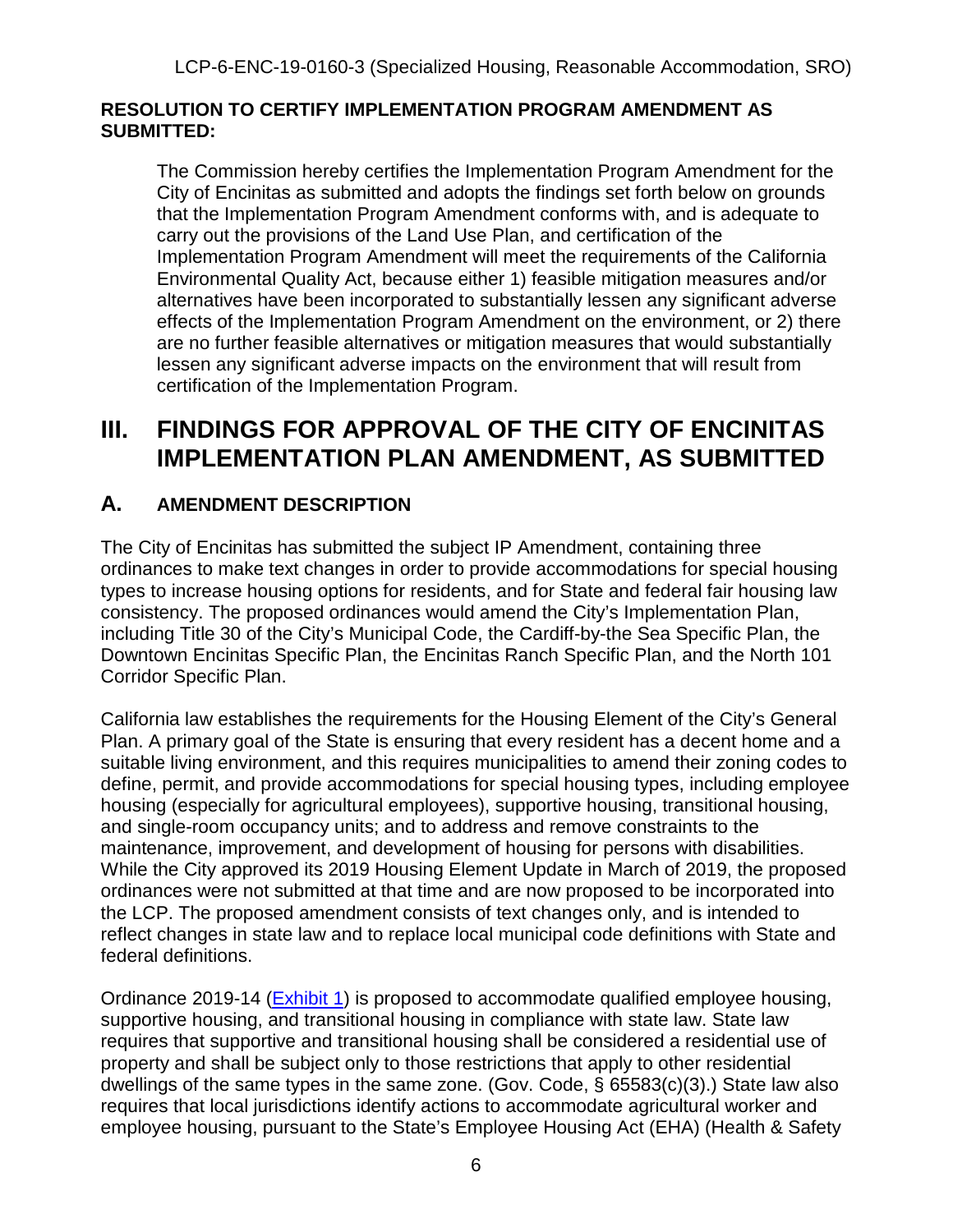Code, § 17000 et seq.). As proposed, Ordinance 2019-14 renames "Farm Employee Housing" to "Qualified Employee Housing," and provides a definition for qualified employee housing that is the same as the State law definition (Health & Safety Code, § 17008). Additionally, the ordinance proposes to add qualified employee housing for seven or more employees into the permitted use tables and lists in the same manner and in the same zones that agricultural uses are permitted, and adds employee housing for six or fewer employees into the permitted use tables and lists found in the Zoning Code and Specific Plans in the same manner and in the same zones that single family dwellings are currently permitted, consistent with the State law. The code amendment considers agricultural worker/employee housing as an agricultural use. The ordinance clarifies, however, that qualified employee housing of seven or more employees may be permitted only as an accessory use in conjunction with an approved agricultural use.

To implement the State law and the City's Housing Element Program 2E, Ordinance 2019-14 also includes proposed amendments to the City's Zoning Code and Specific Plans to allow supportive housing and transitional housing throughout the City where other residential uses of the same type (single family or multifamily) are permitted. Ordinance 2019-14 also proposes new parking standards that require one parking space per unit or one space for every three beds, plus one space for an on-site manager; unless the applicant provides substantial evidence to the Development Services Director that the actual parking need is lower. Finally, Ordinance 2019-14 modifies the restrictions and requirements within the Accessory Use Regulations Chapter of the zoning code to require compliance with applicable State laws, including the need to obtain a permit from HCD, require a covenant to be recorded on properties identifying the requirements in conjunction with the use as a qualified employee housing, and to require the removal or conversion to another permitted use after the agricultural activity ceases.

Ordinance 2019-15 [\(Exhibit 2\)](https://documents.coastal.ca.gov/reports/2020/3/th16a/th16a-3-2020-exhibits.pdf) is proposed to add reasonable accommodation procedures into the IP to comply with fair housing laws. Federal and State fair housing laws require that local governments remove constraints and provide reasonable accommodations for housing in rules, policies, procedures or services when such accommodations are deemed necessary to afford a person with disabilities equal opportunity to use and enjoy a dwelling unit. (E.g., Gov. Code § 65583(c)(3).) As an example, requests for reasonable accommodations can involve such variances as reducing the required front yard setback to allow construction of a ramp for wheelchair access. As proposed, Ordinance 2019-15 defines reasonable accommodations, and outlines the procedures and necessary findings to approve proposals for specific reasonable accommodations, including the allowance for individuals or developers to submit reasonable accommodation requests. Ordinance 2019- 15 also incorporates Reasonable Accommodation procedures into a new Chapter 30.86 of the Municipal Code, and is incorporated by reference into Specific Plans. While a "blanket" statement within the North 101 Corridor Specific Plan incorporates all of Title 30 unless otherwise stated, the proposed ensures that requested accommodations would not require a fundamental alteration in the nature of the City's land use and zoning and building regulations, policies, practices, and procedures, and for housing in the coastal zone, ensures consistency with the City's local coastal program.

Ordinance 2019-16 [\(Exhibit 3\)](https://documents.coastal.ca.gov/reports/2020/3/th16a/th16a-3-2020-exhibits.pdf) is proposed in order to allow single room occupancy (SRO) housing as a permitted use where multi-family residential uses are permitted. State law requires that the City accommodate this housing type, as it can provide for smaller, less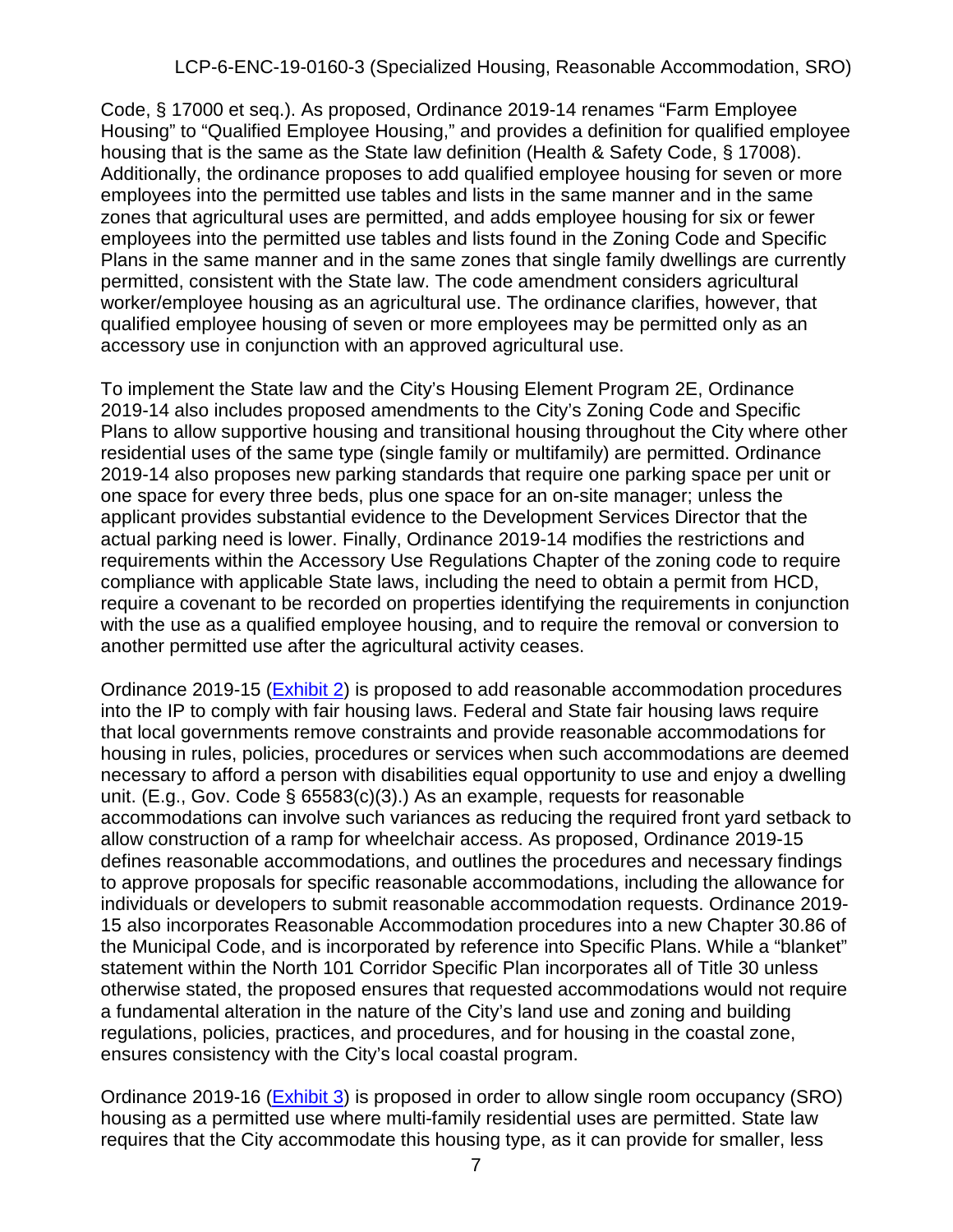expensive housing units in order to meet regional housing needs for lower income households. (Gov. Code, §§ 65583(c)(1), 65583.2(c).) Proposed amendments within Ordinance 2019-16 include adding a new definition for single room occupancy housing into the Municipal Code and Specific Plans, as well as including the use in permitted use tables and lists in the same manner and in the same zones that multiple family dwellings and currently permitted. The proposed ordinance provides a provision that each single room occupancy housing unit, regardless of the plan for a kitchen or kitchenette, shall be considered a dwelling unit for purposes of density. Ordinance 2019-16 also proposes regulations for SRO units and facilities to be applied in addition to the regulations of the underlying zoning districts where SRO development would be permitted, including minimum and maximum unit sizes and facility requirements.

## <span id="page-7-0"></span>**B. FINDINGS FOR APPROVAL**

The standard of review for LCP implementation submittals or amendments is their consistency with and ability to carry out the provisions of the certified LUP.

## a) **Purpose and Intent of the Ordinances.**

The purpose of the three proposed ordinances is to remove constraints to securing housing and to accommodate for different housing options within the City, consistent with State and Federal Fair Housing Laws and pursuant to Government Code Section 65583.

## b) **Major Provisions of the Ordinances.**

The major provisions of the proposed ordinances would achieve the following goals: (1) modify the IP and the other applicable certified Specific Plans to accommodate qualified employee housing, supportive housing, and transitional housing in compliance with state law, as well as to allow single room occupancy housing as a permitted use where multifamily residential uses are permitted; and (2) create a new chapter within the IP to provide reasonable accommodation definitions and procedures.

The proposed Qualified Employee Housing modifications would amend the implementation plan to accommodate agricultural worker housing and employee housing within the City. The proposed amendment would allow employee housing for 7 or more employees in the same manner and in the same zones that agricultural uses are currently permitted; and allow employee housing for 6 or less employees in the same manner and in the same zones that SFRs are currently permitted. The amendment would allow qualified employee housing of seven or more employees to be permitted within Ecological Resource/Open Space zones as an accessory use in conjunction with an approved agricultural use, where it is not currently permitted. While state housing law requires that the City review and allow for qualified employee housing subject to the same requirements as other permitted agricultural uses within the same zone, this new use would undoubtedly introduce more intensive activities within these zones. Within the City's coastal zone, ER/OS areas are restricted to specific uses including essential utilities, aquaculture, nature centers, fish hatcheries, land reclamation, and parks and public recreational facilities; any qualified employee housing proposed in these zones would have to be an accessory use to a permitted agricultural use. Due to the restrictions on conditionally permitted items within the ER/OS zones within the Coastal Zone, qualified employee housing would only be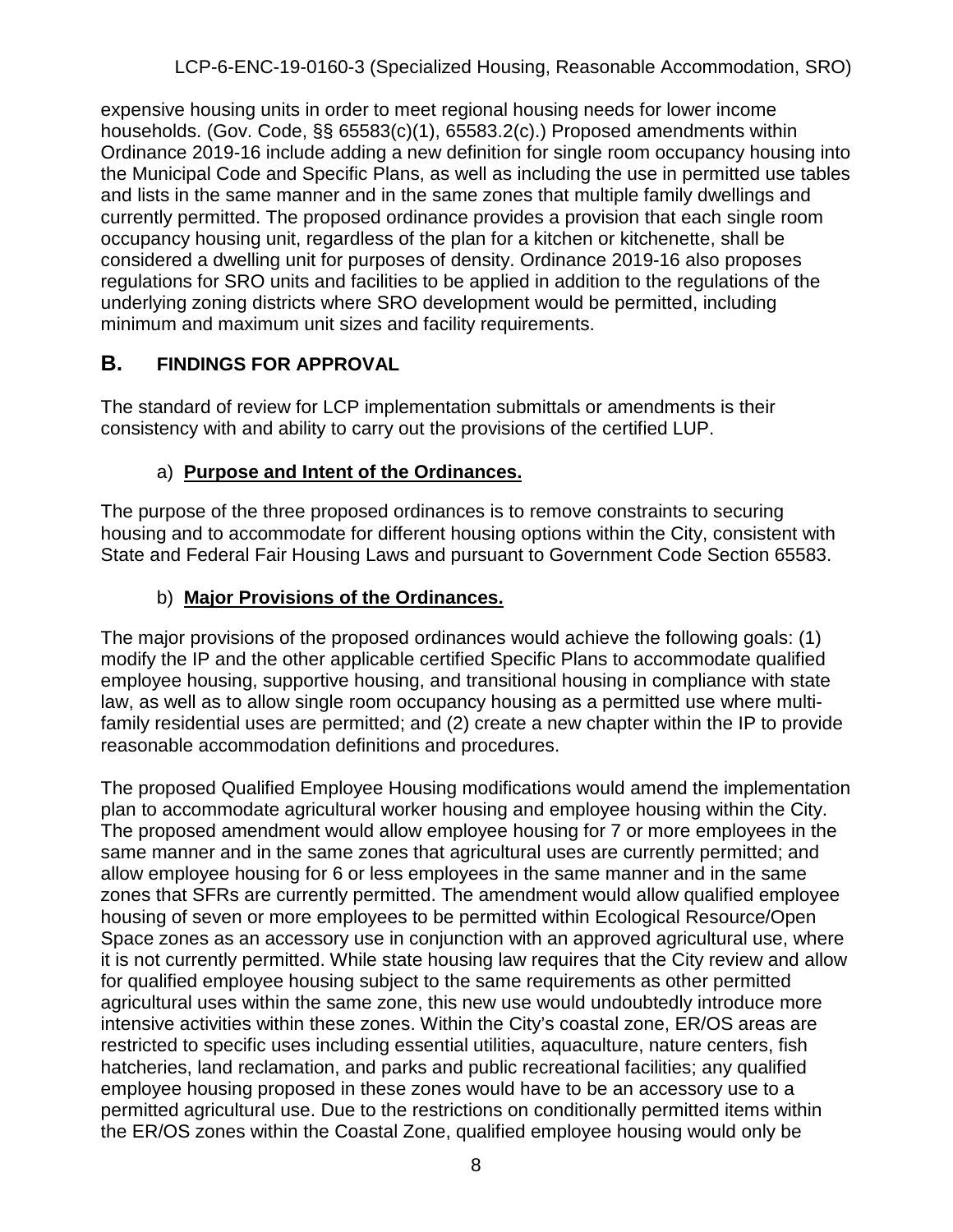possible on a site with aquaculture or a fish hatchery because those are the only permitted agricultural uses with ER/OS zone. While the City would issue the CDP for the development, applications for Qualified Employee Housing would be submitted to and approved by HCD, would require a covenant to be recorded on properties identifying the requirements in conjunction with the use as a qualified employee housing, and would require the removal of the use or the need to obtain approval for the conversion to another permitted use after the agricultural activity ceases.

The code amendment also allows for qualified employee housing for six or fewer persons, as well as supportive and transitional housing uses, to be located within the Visitor Commercial Mixed zone (D-VCM) within the Downtown Encinitas Specific Plan, even on the ground floor in this zone. While the allowance for housing in a visitor commercial zone could raise concerns in some districts relative to promoting priority uses, in this instance, the amendment is consistent with the LUP since the zone does not front the Coast Highway 101 corridor and general housing was already permitted in the zone.

Specifically, the proposed Ordinance 2019-14 for Supportive and Transitional Housing adds these two housing types into the City's permitted use tables and lists in the same manner and in the same zones that residential uses are currently permitted. In other words, the amendment would allow supportive and transitional housing throughout the City where other residential uses of the same type (SFRs or multi-family) are permitted.

Through the adoption of Ordinance 2019-15 on October 23, 2019, the City would modify sections of Title 30 Zoning, as well as sections of the Cardiff-by-the-Sea Specific Plan, the Downtown Encinitas Specific Plan, and the Encinitas Ranch Specific Plan to include reasonable accommodation procedures to comply with State and federal fair housing laws. The proposed ordinance ensures that requested accommodations would not require a fundamental alteration in the nature of the City's land use and zoning and building regulations, policies, practices, and procedures, and for housing in the coastal zone, the City's local coastal program.

Through the adoption of Ordinance 2019-16 on October 23, 2019, the City would modify sections of Title 30 Zoning, as well as sections of the Cardiff-by-the-Sea Specific Plan, the Downtown Encinitas Specific Plan, the Encinitas Ranch Specific Plan, and the North 101 Corridor Specific Plan to allow single room occupancy housing as a permitted use in all zones that multi-family residential uses are permitted. Single Room Occupancy Housing would be permitted in the same manner and zones that multiple family dwellings are currently permitted. The proposed amendment considers SRO units as dwelling units regardless of the existence of a kitchen/kitchenette. Also proposed for SROs are minimum and maximum sizes; requirements for bathrooms, laundry rooms, kitchens and common areas; and a requirement for an on-site facility manager in developments over 7 units.

## c) **Adequacy of the Ordinances to Implement the Certified LUP Segments.**

The Commission can only reject the proposed IP amendments where it can be shown that the amendment would be inconsistent with the certified LUP or render the IP inadequate to carry out the LUP. The most applicable LUP standards are as follows: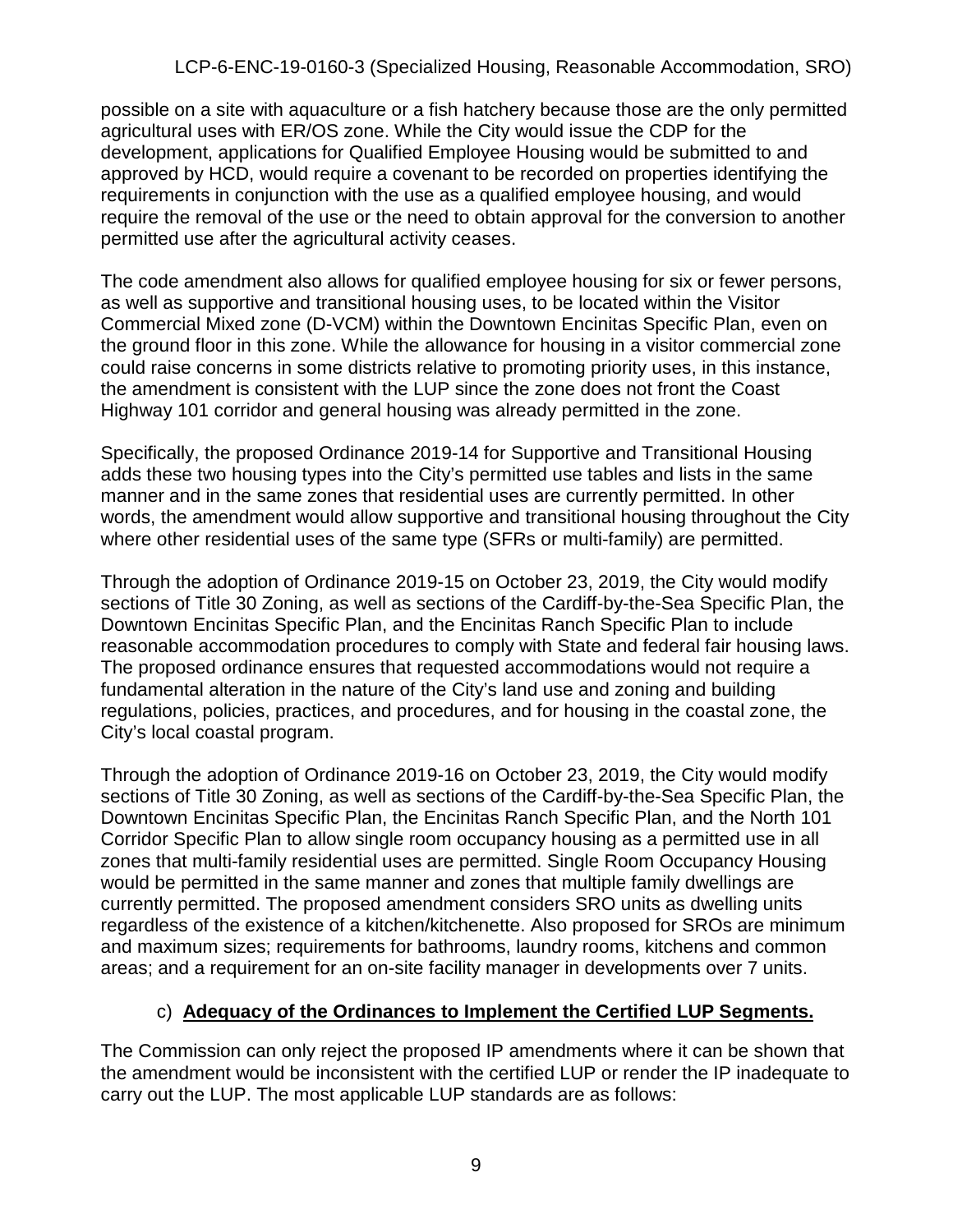#### **Housing Element**

**Policy 1.4:** Require that housing constructed for low and moderate income households should not be concentrated in any single community or single area of the City and that such housing should be high quality in terms of design and construction without sacrificing affordability.

**Policy 1.8:** Coordinate with local social service providers to address the needs of the City's homeless population. Initiate and amendment of the Zoning Ordinance to permit transitional housing/emergency shelters under appropriate zones and/or at specified locations.

**Policy 2.2:** Support ongoing efforts of the State and County to enforce "fairhousing" laws.

#### **Circulation Element**

**Policy 1.12:** The City will require increased off-street parking for expansions and additions to existing and future commercial and residential uses in the near coast area, will minimize curb cuts for new development in the vicinity of beach access points in order that the maximum amount of curb parking will be available to beach users, and will encourage remote parking/shuttle service and park-and-ride facilities in the Coastal Zone. The City will require that all commercial, industrial and residential uses be designed and constructed with sufficient off-street parking and loading facilities to assure adequate parking is provided with new development such that no adverse impacts on coastal access are documented. […]

**Policy 1.2:** Restrict development in those areas where slope exceeds 25% as specified in the Hillside/Inland Bluff overlay zone of the zoning code. Encroachment into slopes as detailed in the Hillside/Inland Bluff overlay may range from 0 percent to a maximum of 20 percent, based on a sliding scale of encroachment allowances reflective of the amount of the property within steep slopes, upon the discretionary judgment that there is no feasible alternative siting or design which eliminates or substantially reduces the need for such encroachment [.…]

#### **Land Use Element**

**Goal 8:** Environmentally and topographically sensitive and constrained areas within the City shall be preserved to the greatest extent possible to minimize the risks associated with development in these areas.

#### **Resource Management Element**

**Goal 11:** The City recognizes the important contribution of agricultural and horticultural land uses in the local economy and the emphasis of the need to maintain these activities.

**Policy 10.1:** The City will minimize development impacts on coastal mixed chaparral and coastal sage scrub environmentally sensitive habitats by preserving within the inland bluff and hillside systems, all native vegetation on natural slopes of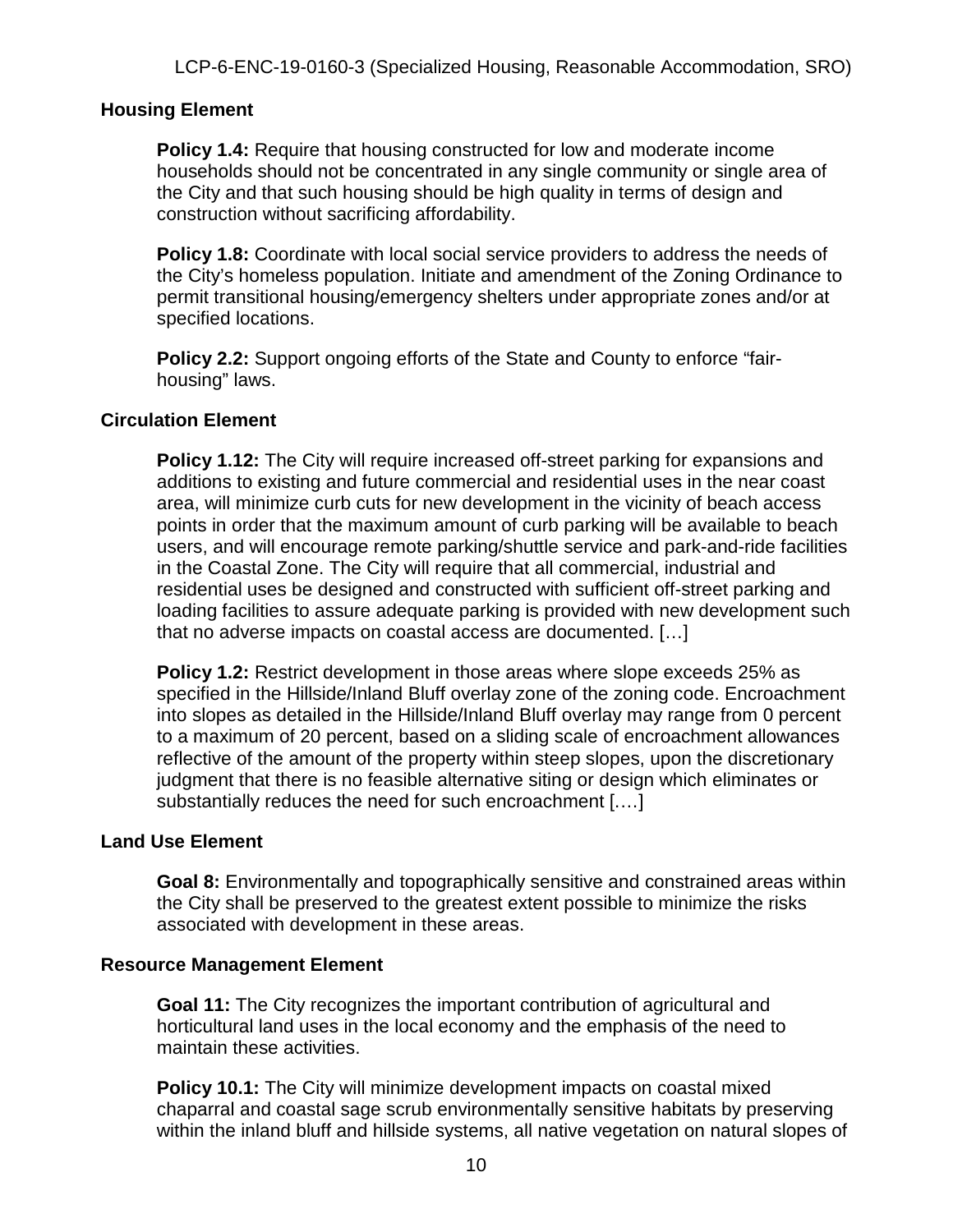25% grade and over other than manufactured slopes. A deviation from this policy may be permitted only upon a finding that strict application thereof would preclude any reasonable use of the property (one dwelling unit per lot).

Additionally, the Encinitas Ranch Specific Plan also contains the following relevant policies related to the preservation of agricultural uses and for the provision of affordable housing:

**Policy 14.3:** Provide an opportunity in the Green Valley, Sidonia East, and West Saxony Areas to meet some of the needs of the City of Encinitas for affordable housing.

**Policy 29.3:** Require that new residential development be located and clustered to avoid inhibiting continued agricultural use of land reserved for that purpose, and where feasible, require that new development be located adjacent to existing development or areas planned for development. In instances where continued agricultural use is no longer feasible, encourage sensitive residential development that allows for the continued viability of an agricultural business on site.

The proposed amendment seeks to fulfill State and federal fair housing law requirements and provides additional housing opportunities for low and moderate income households, as well as provides reasonable accommodation procedures in order for persons with disabilities to secure housing opportunities. No changes to the City's resource protection measures such as habitat buffers, blufftop setbacks, and grading of steep slopes are proposed or modified with the subject amendment, so while new housing options and regulations may be permitted, such changes will not result in any reduction of environmental safeguards. The proposed amendment ensures that priority uses, including continued agriculture and visitor-serving commercial uses, are protected. The proposed amendment does not involve differences in the physical design, development, or construction of residential or nonresidential structures, nor any increases in density, any changes to development standards such as setbacks or height, or any modifications to land resulting in changes to the physical environment that are meaningfully different than what is permitted under the City's current zoning. Thus, the proposed IP amendment is consistent with the goals and policies of the certified LUP and is adequate to carry it out. Therefore, the LCPA can be approved as submitted.

# <span id="page-10-0"></span>**IV. CONSISTENCY WITH THE CALIFORNIA ENVIRONMENTAL QUALITY ACT (CEQA)**

Section 21080.9 of the California Environmental Quality Act (CEQA) exempts local government from the requirement of preparing an environmental impact report (EIR) in connection with its local coastal program. The Commission's LCP review and approval program has been found by the Resources Agency to be functionally equivalent to the EIR process. Thus, under CEQA Section 21080.5, the Commission is relieved of the responsibility to prepare an EIR for each LCP submission.

At the local level, the City found that the ordinance revisions were exempt from environmental review pursuant to the CEQA Guidelines Section 15061(b)(3) since there would be no possibility of a significant effect on the environment with the proposed